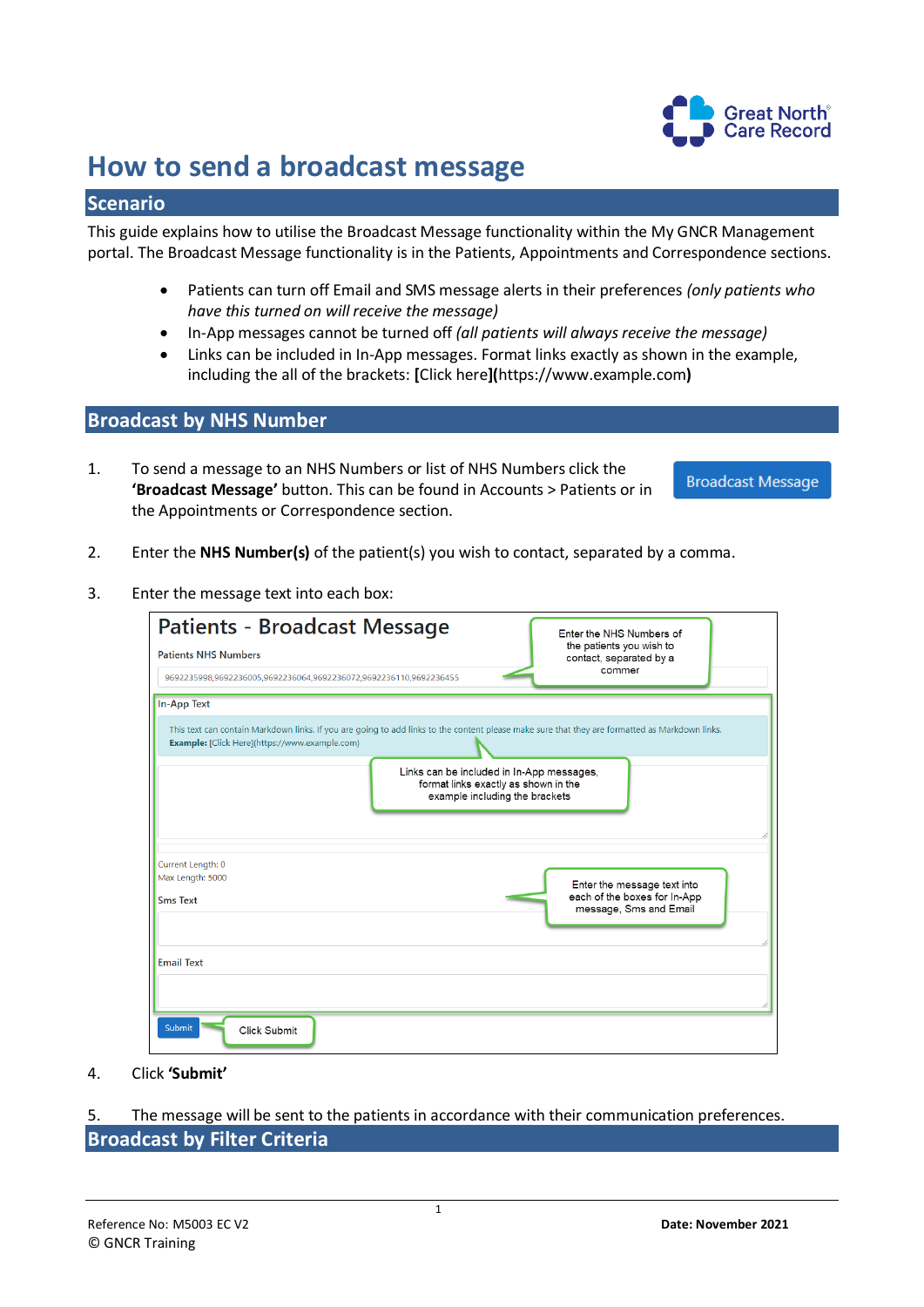- 1. Broadcast Messages can be sent to a group of patients by using the Filters on the relevant section.
- 2. In the **Patients** section the following Filters can be used:

| <b>Patients</b>       |                                                         |                                      |                                 |                      |                                |                          |
|-----------------------|---------------------------------------------------------|--------------------------------------|---------------------------------|----------------------|--------------------------------|--------------------------|
|                       |                                                         |                                      |                                 |                      |                                | <b>Broadcast Message</b> |
| <b>Filters</b>        |                                                         |                                      |                                 |                      |                                |                          |
| <b>First Name</b>     |                                                         | Surname                              |                                 | Ods Code             |                                |                          |
|                       |                                                         |                                      |                                 | Select               |                                | $\checkmark$             |
| <b>Nhs Number</b>     |                                                         | <b>Accessed Count</b>                |                                 | Date of Birth        |                                |                          |
|                       |                                                         |                                      |                                 | After                | dd/mm/yyyy                     | ⊞                        |
|                       |                                                         |                                      |                                 | <b>Before</b>        | dd/mm/yyyy                     | ⊞                        |
| <b>First Accessed</b> |                                                         |                                      | <b>Last Accessed</b>            |                      |                                |                          |
| After                 | dd/mm/yyyy                                              | 同                                    | After                           | dd/mm/yyyy           |                                | ⊟                        |
| Before                | dd/mm/yyyy                                              | 同                                    | <b>Before</b>                   | dd/mm/yyyy           |                                | ⊟                        |
| <b>Export Columns</b> |                                                         |                                      |                                 |                      |                                |                          |
| <b>Z</b> DateOfBirth  | GivenName                                               | Enter the desired filter<br>criteria | NhsNumb                         | Click Broadcast All  | Preference:                    | <b>AllowCookies</b>      |
| Preference:           | Preference:<br>AllowInAppNotifications AllowTextNotific |                                      | Preference<br><b>DataSharir</b> |                      | <b>Z</b> FirstAccessed         |                          |
| LastAccessed          | AccessedCount                                           | AddedDate                            |                                 | <b>Broadcast All</b> | <b>Reset Filters</b><br>Export | Filter                   |

3. In the **Appointments** section the following Filters can be used:

| <b>Appointments</b>                                                                         |            |                                                                           |                                                             |                                                                    |                                                                   | <b>Broadcast Message</b>                                      |
|---------------------------------------------------------------------------------------------|------------|---------------------------------------------------------------------------|-------------------------------------------------------------|--------------------------------------------------------------------|-------------------------------------------------------------------|---------------------------------------------------------------|
| <b>Filters</b>                                                                              |            |                                                                           |                                                             |                                                                    |                                                                   | ᄉ                                                             |
| Date Range                                                                                  |            |                                                                           | Site                                                        |                                                                    | <b>NHS Department</b>                                             |                                                               |
| After                                                                                       | dd/mm/yyyy | $\boxdot$                                                                 | Select                                                      | $\checkmark$                                                       | Select                                                            | $\checkmark$                                                  |
| Before                                                                                      | dd/mm/yyyy | 霝                                                                         |                                                             |                                                                    |                                                                   |                                                               |
| <b>Clinical Service</b>                                                                     |            |                                                                           |                                                             |                                                                    |                                                                   |                                                               |
| Select                                                                                      |            |                                                                           |                                                             |                                                                    |                                                                   | $\checkmark$                                                  |
| <b>Export Columns</b><br><b>Z</b> Date<br>ReasonForCancel<br><b>Z</b> Patient:<br>GivenName |            | <b>Z</b> Dura<br><b>Z</b> Reaso<br><b>Z</b> Patiel<br>Family <sub>1</sub> | Enter the desired filter<br>criteria<br><b>DOCUMENT</b>     | Acknowledgement<br>$\triangledown$ Status<br>Patient:<br>NhsNumber | OrganisationId<br>SupplementaryStatus<br>AppointmentType:<br>Code | OriginatorRef<br>AddedDate<br>AppointmentType:<br>ServiceName |
| AppointmentType:<br>Department: Code<br>Location: Site:<br>Label                            |            | AppointmentType:<br>Department: Label                                     | AppointmentType:<br>Department:<br><b>Speciality: Title</b> | Locati                                                             | Click Broadcast All<br><b>Broadcast All</b><br>Export             | I Location: Site:<br>Code<br><b>Reset Filters</b><br>Filter   |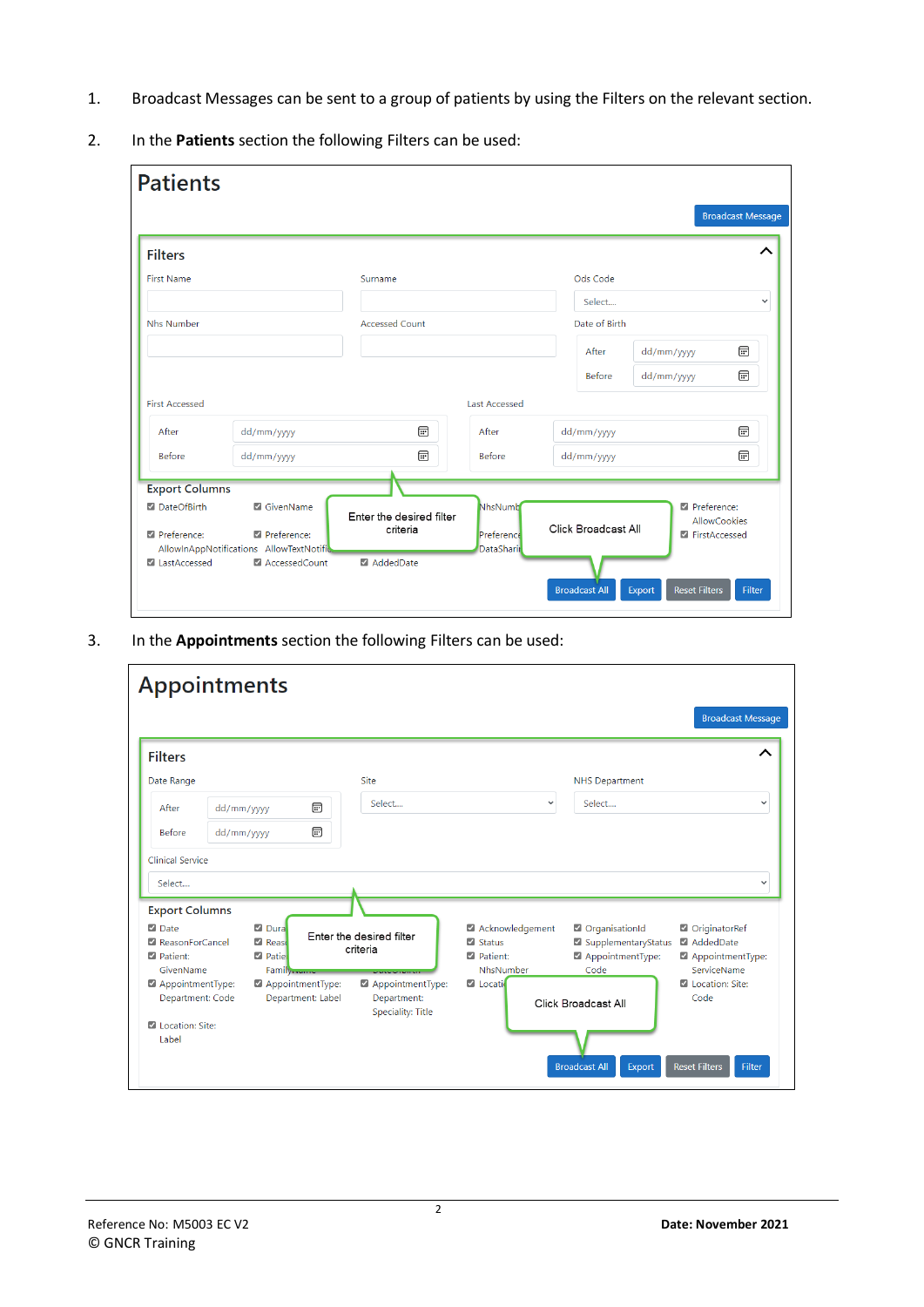4. In the **Correspondence** section the following Filters can be used:

|                                              |            | Correspondence                          |                                      |                                                    |                                       | <b>Broadcast Message</b>                                                 |
|----------------------------------------------|------------|-----------------------------------------|--------------------------------------|----------------------------------------------------|---------------------------------------|--------------------------------------------------------------------------|
| <b>Filters</b>                               |            |                                         |                                      |                                                    |                                       | ᄉ                                                                        |
| Date Range                                   |            |                                         | <b>NHS Department</b>                |                                                    | Type of Correspondence                |                                                                          |
| After                                        | dd/mm/yyyy |                                         | Select<br>同                          | $\checkmark$                                       | Select                                | $\checkmark$                                                             |
| <b>Before</b>                                | dd/mm/yyyy |                                         | $\boxdot$                            |                                                    |                                       |                                                                          |
| <b>Export Columns</b>                        |            |                                         |                                      |                                                    |                                       |                                                                          |
| <b>Z</b> Date<br>ReasonForChange<br>Accessed |            | Category<br>RestoreReque<br>Acknowledge | Enter the desired filter<br>criteria | AppointmentRef<br>Retrad<br><b>Patien</b><br>Given | OrganisationId<br>Click Broadcast All | OriginatorRef<br>$\blacksquare$ Status<br>Patient:<br><b>DateOfBirth</b> |
| Patient:<br>NhsNumber                        |            | Department: Code                        | Department: Label                    |                                                    | <b>Broadcast All</b><br>Export        | <b>Reset Filters</b><br>Filter                                           |

- 5. Use the **Filters** to set the desired criteria and then click **'Broadcast All'**
- 6. The **NHS numbers** will be populated for patients that meet the criteria
- 7. **Enter** the message text into each box and click **'Submit'**

| <b>Patients - Broadcast Message</b>                                                                                                                                                              | The NHS numbers of patients                                                           |
|--------------------------------------------------------------------------------------------------------------------------------------------------------------------------------------------------|---------------------------------------------------------------------------------------|
| <b>Patients NHS Numbers</b>                                                                                                                                                                      | that meet the desired criteria<br>will be populated                                   |
| 9692235998,9692236005,9692236064,9692236072,9692236110,9692236455                                                                                                                                |                                                                                       |
| <b>In-App Text</b>                                                                                                                                                                               |                                                                                       |
| This text can contain Markdown links. If you are going to add links to the content please make sure that they are formatted as Markdown links.<br>Example: [Click Here](https://www.example.com) |                                                                                       |
| Links can be included in In-App messages,<br>format links exactly as shown in the<br>example including the brackets                                                                              |                                                                                       |
| Current Length: 0<br>Max Length: 5000<br><b>Sms Text</b>                                                                                                                                         | Enter the message text into<br>each of the boxes for In-App<br>message, Sms and Email |
| <b>Email Text</b>                                                                                                                                                                                |                                                                                       |
| <b>Submit</b><br>Click Submit                                                                                                                                                                    |                                                                                       |

8. The message will be sent to the patients in accordance with their communication preferences.